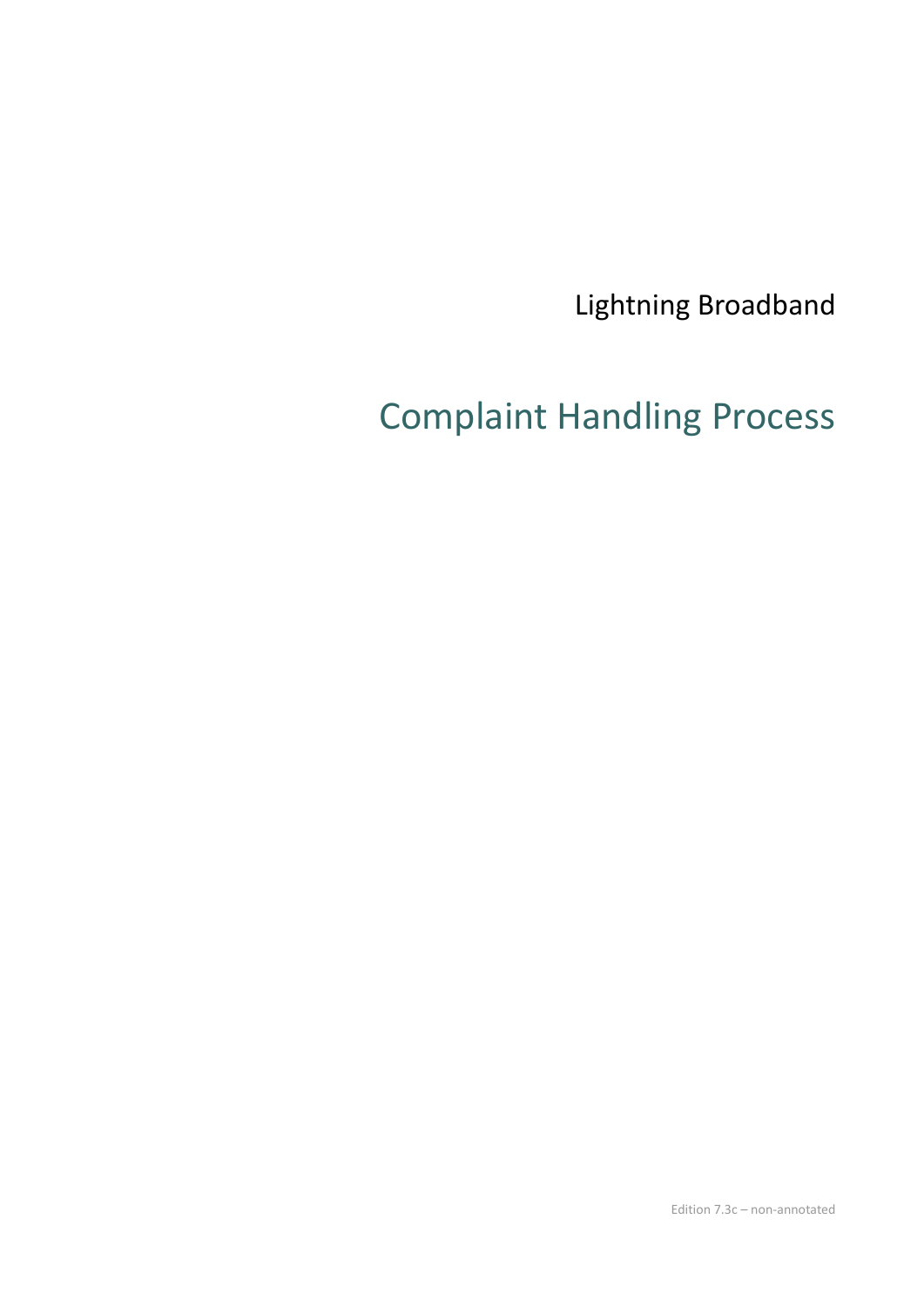#### **Contents**

- 1 Introduction 3
- 2 Accessing this Complaint Handling Process 3
- 3 Who this CHP applies to 3
- 4 Our documented internal processes 3
- 5 Some special terms 4
- 6 Representatives 5
- 7 What's a 'complaint'? 5
- 8 When is a complaint 'resolved'? 5
- 9 Our complaints goal 6
- 10 How and when you can make a complaint 6
- 11 How and when you can monitor the progress of a complaint 7
- 12 If you need assistance 7
- 13 Receiving your complaint 7
- 14 Our complaint management steps 7
- 15 Acknowledgement of your complaint 7
- 16 Initial assessment of your complaint 8
- 17 How we identify urgent complaints 8
- 18 Internal prioritisation process 8
- 19 Concerns about applicable response time 9
- 20 Request for urgency 9
- 21 Investigation of your complaint 9
- 22 Our response and proposed solution 10
- 23 Handling urgent complaints & how they're different from ordinary complaints 10
- 24 Complaints about billing errors 10
- 25 Solutions 10
- 26 Communicating our decision about the complaint 10
- 27 Implementing an agreed solution 11
- 28 Closing a complaint (Complaint Closing Rules) 11
- 29 Internal escalation process 11
- 30 Process where a complaint is referred to the TIO for external resolution 11
- 31 If delays occur or are anticipated 12
- 32 Unsatisfactory Outcome Procedure 13
- 33 Unreasonable Complaint Procedure 13
- 34 Lost Contact Procedure 14
- 35 Internal Complaints Classification Process 14
- 36 Restriction on legal proceedings 15
- 37 Charges for using our complaints process 16
- 38 Limit on cancelling service 16
- 39 Credit management action suspended 16
- 40 External dispute resolution 16
- 41 Further requirements for our staff 16
- 42 Process: helping consumers to formulate, make and progress a complaint 17
- 43 Process: helping customers with accessibility requirements or disabilities 19
- 44 Process: helping customers from non-English-speaking backgrounds 19
- 45 Process: helping customers suffering financial hardship 20
- 46 Complaint records we'll keep 20
- 47 Privacy 21

Annexure 1 – TIO – *Responding to consumers with different needs* 22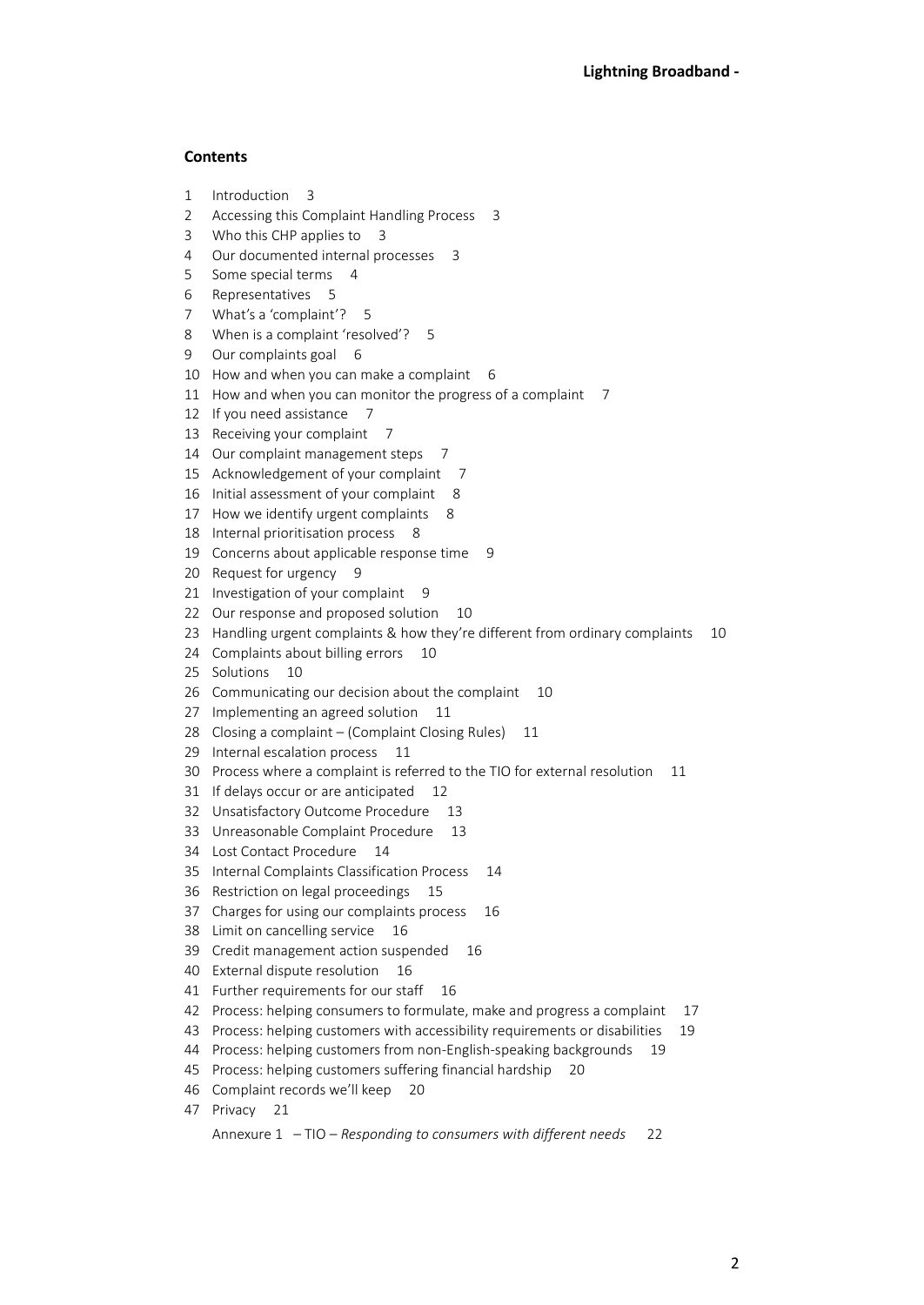# **1 Introduction**

This document explains our complaint handling process (**CHP**) for our past, current and prospective customers (we'll call them *all* **customers**) who are covered by the *Telecommunications (Consumer Complaints Handling) Industry Standard 2018* including *Telecommunications (Consumer Complaints Handling) Industry Standard Variation 2020 (No. 1)* (**Complaints Standard**).

It outlines how we handle complaints, and is intended especially for our customers, our own staff, other telcos involved in our supply chain, and other interested parties, and it includes the minimum requirements for consumer complaints handling as required by the Complaints Standard.

This CHP takes effect from midnight at the start of 1 April 2021.

# **2 Accessing this Complaint Handling Process**

- (a) This CHP is available on our website.
- (b) There is a link on our home page to information:
	- (i) that sets out how to contact us to make a complaint or enquiry; and
	- (ii) expressly states that you can use that contact information to make a complaint.
- (c) We'll also make this CHP available to you:
	- if you ask for it; or
	- as soon as practicable after you inform us that you wish to make a complaint.

Note to staff: If you're dealing directly with customers, you must give them access to this CHP as described above.

#### **3 Who this CHP applies to**

This CHP applies to you if you are:

- (a) an individual customer who acquires a telecommunications product mainly for personal or domestic use and not for resale; or
- (b) a business or non-profit that, at the time of contract:
	- (i) acquires a telecommunications product not for resale; and
	- (ii) doesn't have a genuine and reasonable opportunity to negotiate the terms; and
	- (iii) has an (anticipated) annual spend with us of \$40,000 or less.

# **4 Our documented internal processes**

(a) We are committed to implementing this CHP. We recognise that its goals and outcomes must be supported by documented internal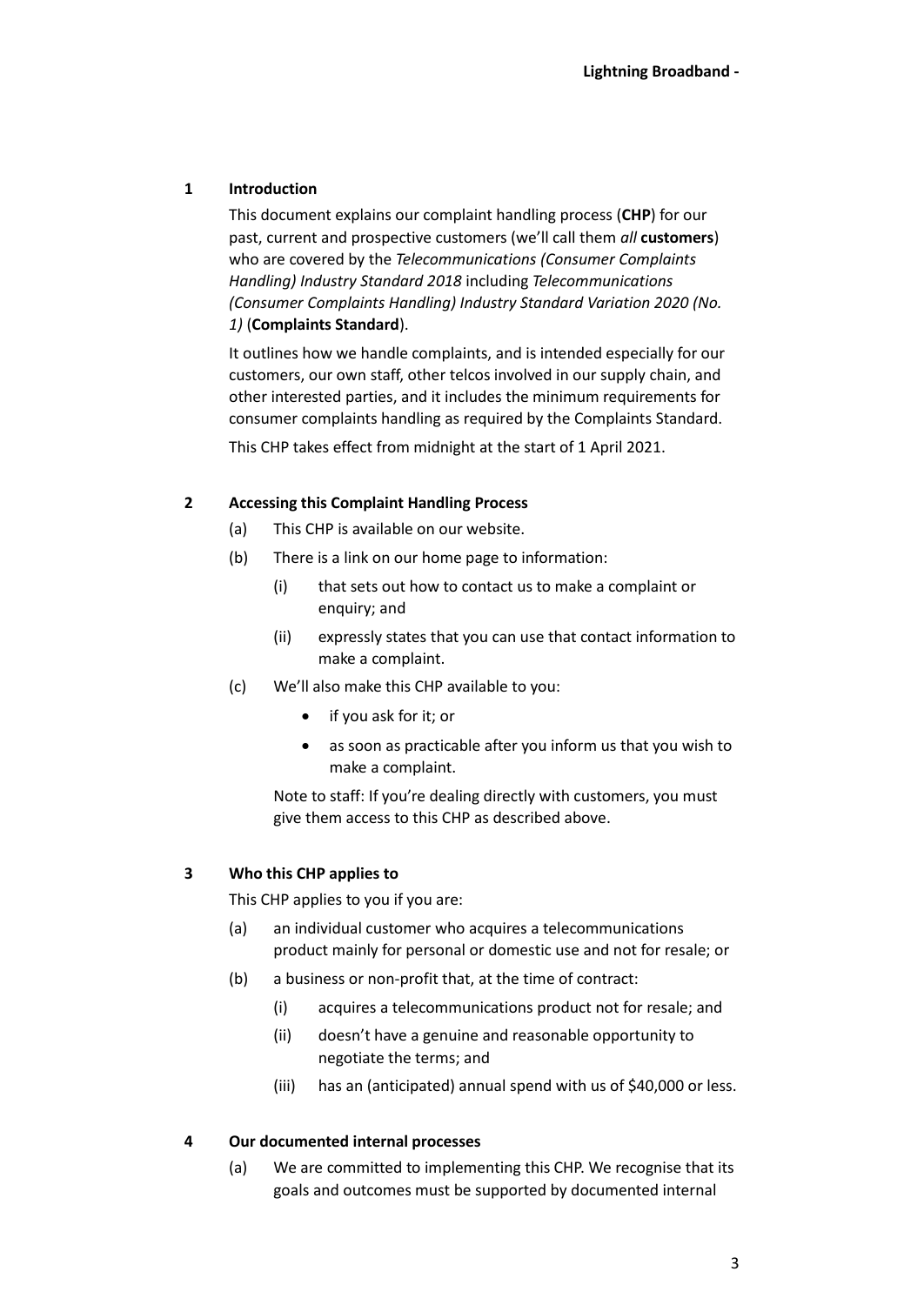processes – including those set out in this CHP.

- (b) We will have in place, and implement, the following internal processes:
	- (i) an internal process for prioritising complaints see clause [12;](#page-7-0)
	- (ii) an internal process for escalating complaints see clause [23;](#page-10-0)
	- (iii) an internal process for classifying complaints into different categories, which clearly describes each category of complaint – see claus[e 29;](#page-13-0) and
	- (iv) an internal process for for helping consumers to formulate, make and progress a complaint – see clause [2](#page-16-0) – and which sets out steps to assist members of its personnel to help consumers:
		- (A) with accessibility requirements or disabilities see claus[e 3;](#page-18-0)
		- (B) from non-English speaking backgrounds see clause [4;](#page-18-1) and
		- (C) suffering financial hardship see claus[e 5.](#page-19-0)

# **5 Some special terms**

- (a) 'ACMA' means Australian Communications and Media Authority see claus[e 34](#page-15-0)[\(d\).](#page-15-1)
- (b) 'Financial hardship' means a situation where:
	- (i) you can't discharge your financial obligations to us, due to illness, unemployment, being the victim of domestic or family violence, or other reasonable temporary or ongoing cause; and
	- (ii) you believe that you will be able to discharge those obligations if the payment or other arrangements relating to the supply of telecommunications products by us to you are changed.
- (c) 'Internal Process Documents' means the documents that set out our documented internal processes in connection with complaint handling. Where this CHP sets out an internal process, it serves as an Internal Process Document in relation to that process.
- (d) 'Personal information' means the same as in the *Privacy Act 1988*.
- (e) 'Solution' means a way to deal with a complaint not necessarily the way you want.
- (f) 'Telecommunications product' means the same as in the Complaints Standard – it covers most telco services and associated goods we supply.
- (g) 'TIO' means Telecommunications Industry Ombudsman see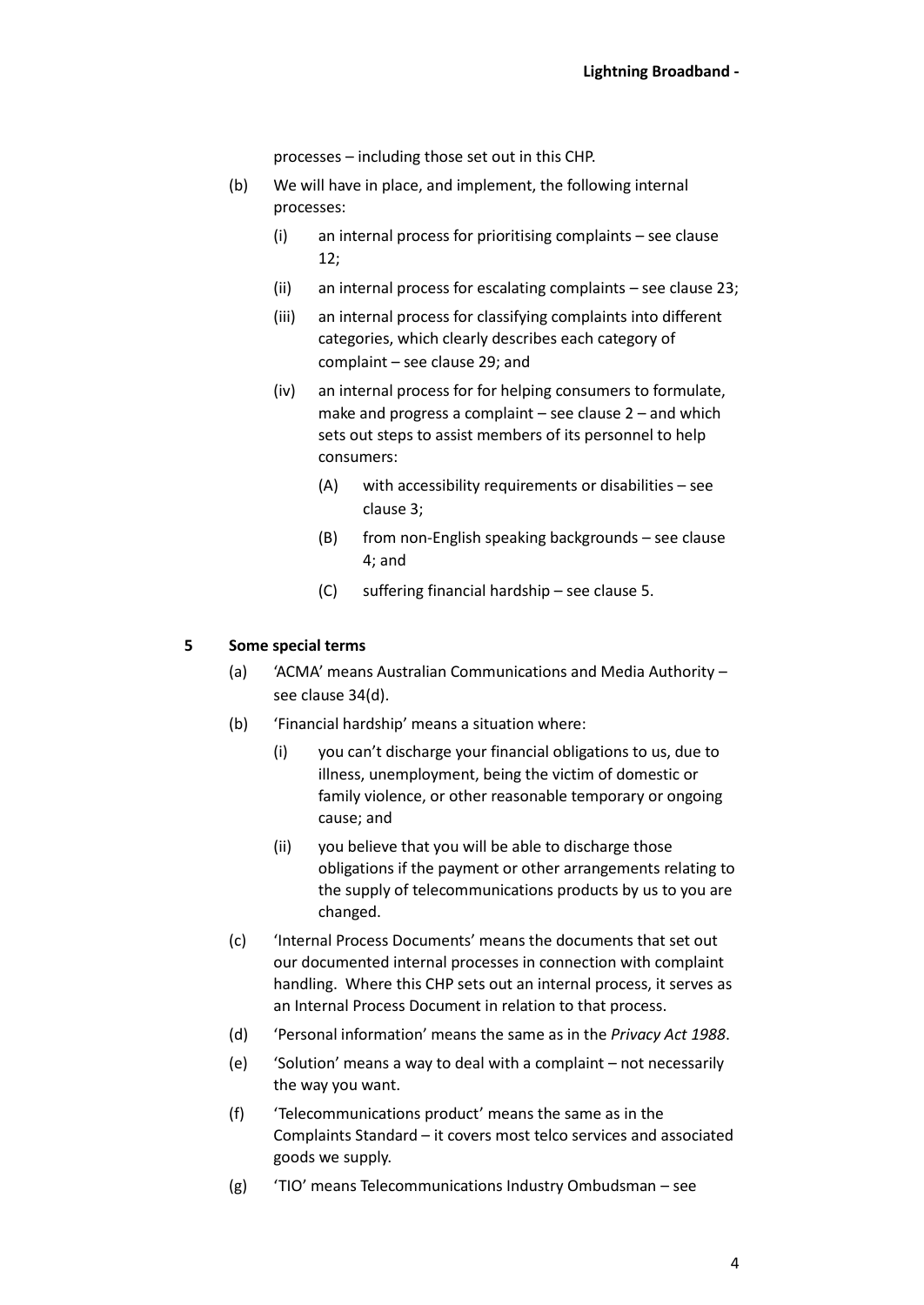clause [24.](#page-11-0)

(h) 'Working day' means a day that is not a Saturday, Sunday or gazetted public holiday in the location of your premises or principal place of business.

## <span id="page-4-0"></span>**6 Representatives**

- (a) You may choose to appoint a 'Representative' ie either:
	- (i) an **Authorised Representative** who is a person who has authority from you to deal with us on your behalf as your authorised agent; or
	- (ii) an **Advocate** who is a a person nominated on your behalf to deal with us on your behalf, but does not include an Authorised Representative or a person who has authority to access your account information from us.
- (b) The forms and procedures for nominating a Representative are on our website.
- (c) You can nominate a Representative to make and handle a complaint for you.

## **7 What's a 'complaint'?**

Any of the following counts as a complaint:

- (a) if you express dissatisfaction about our products or services; or
- (b) if you express dissatisfaction about our complaint handling process –

and you tell us, or imply, that you expect a response.

But if you make an initial call to request information, or to request support, or to report a fault or service difficulty, we won't treat it as a complaint unless you ask us to.

And if there was legal action already underway, the subject of that wouldn't be treated as a complaint.

Our staff will:

- (a) clarify whether you wish to make a complaint, if you contact us and express dissatisfaction through one of the channels in paragraph [4](#page-5-0) [below,](#page-5-0) and our staff is uncertain if you wish to make a complaint;
- (b) where you wish it assist you to formulate, make and progress a complaint, including in the case of consumers with accessibility requirements or disabilities, and consumers from non-English speaking backgrounds or those suffering financial hardship.
- **2 When is a complaint 'resolved'?**

A complaint counts as 'resolved' when: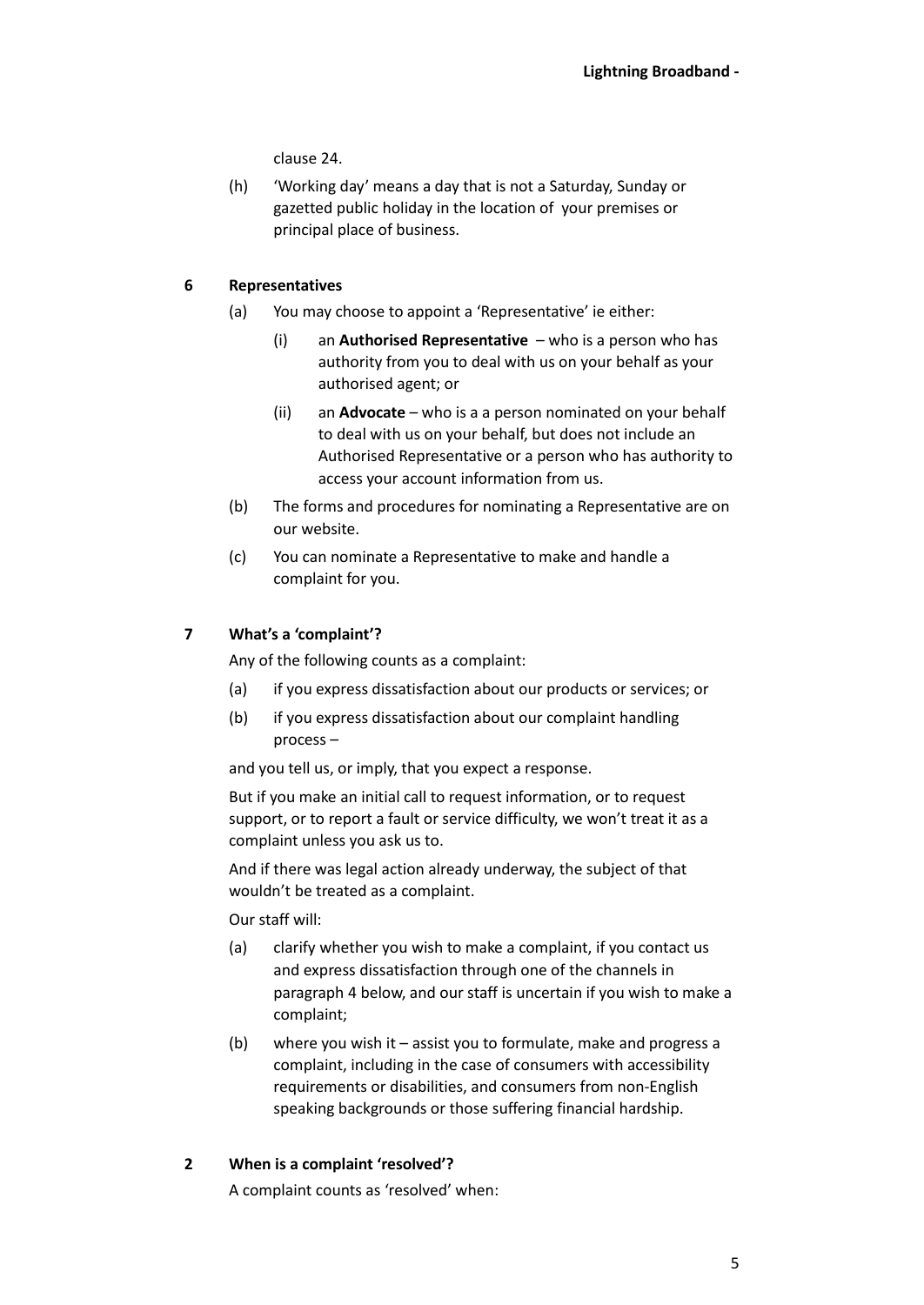- (a) we and you have agreed on a solution, and we have fully implemented it; or
- (b) you escalate it to the TIO; or
- (c) all internal resolution processes set out in this CHP have been completed and:
	- (i) you and we have not agreed on a solution; and
	- (ii) we have advised you about your options for external dispute resolution, including the TIO – see clauses [24](#page-11-0) and [34;](#page-15-0) or
- (d) we are otherwise entitled to close the complaint under the Complaint Closing Rules in clause [22.](#page-10-1)

We will confirm that your complaint has been resolved as soon as practicable after we complete our investigation of it, and we'll confirm that in writing, within five working days after you ask us to.

## **3 Our complaints goal**

As a customer, you have the right to make a complaint. Our goal is to keep our customers satisfied, and that means as few complaints as possible, and that any complaints that do arise are dealt with openly, fairly and promptly.

To support that goal:

- (a) Our complaints process is approved by our Chief Executive Officer (or equivalent), who is responsible for ensuring its implementation, operation and compliance in accordance with the Complaints Standard.
- (b) Our complaints process is managed by a senior manager who must maintain the effective and efficient operation of the process in accordance with the Complaints Standard.
- (c) Our complaints process is focused on your needs and expectations and is designed to be easy to understand and use.

#### <span id="page-5-0"></span>**4 How and when you can make a complaint**

You can make a complaint:

| <b>How</b>                                                          |  |        |
|---------------------------------------------------------------------|--|--------|
| By letter to 1/431 Glen Huntly Rd,<br>Elsternwick 3185 VIC          |  |        |
| By email to<br>help@lightningbroadband.com.au                       |  |        |
| You can also make a complaint, and contact us about your complaint: |  |        |
| <b>How</b>                                                          |  | When   |
| Online at                                                           |  | At any |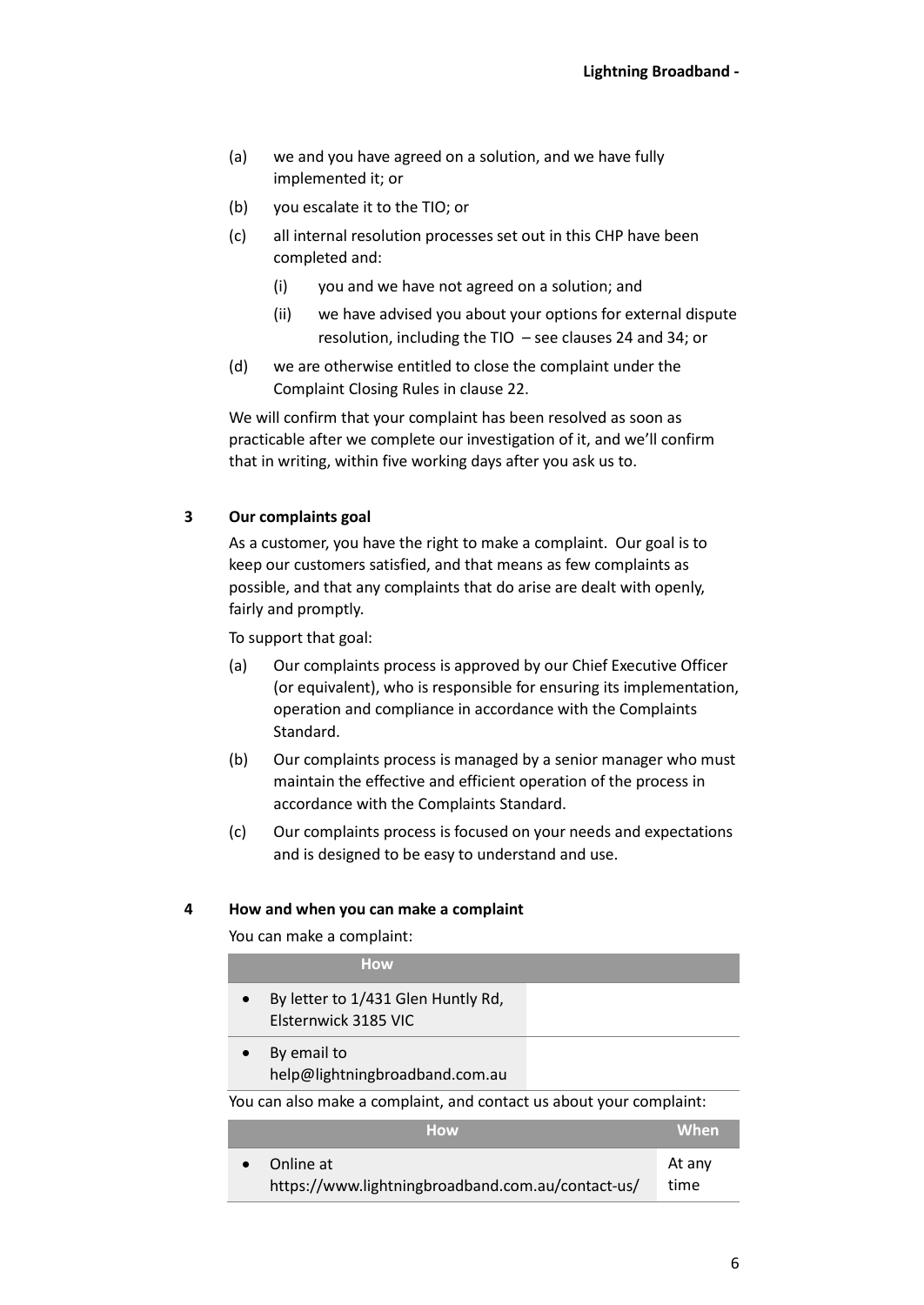| $\bullet$ | Call 1300 596 426               | 8am to<br>6pm<br>weekdays,<br>10am to<br>4pm<br>weekends<br>and<br>gazetted<br>public<br>holidays |
|-----------|---------------------------------|---------------------------------------------------------------------------------------------------|
| $\bullet$ | Visit your customer portal page | At any<br>time                                                                                    |

# **5 How and when you can monitor the progress of a complaint**

You can monitor complaint progress:

| <b>How</b>                                                  | <b>When</b>                                                                        |
|-------------------------------------------------------------|------------------------------------------------------------------------------------|
| Call 1300 596 426 and quote your<br><b>Complaint Number</b> | 8am to 6pm<br>weekdays, 10am<br>to 4pm weekends<br>and gazetted<br>public holidays |
| Visit your customer portal page                             | At any time                                                                        |

# **6 If you need assistance**

We will assist you to formulate, lodge and progress a complaint if you need help, including (without limitation) because of accessibility requirements, disability, financial hardship and difficulties with English. Just let our Customer Care officer know you want help. If you can't tell us in that way:

- (a) write or email your request to an address in claus[e 4;](#page-5-0) or
- (b) contact us through your Representative see clause [6;](#page-4-0) or
- (c) contact us via the National Relay Service on 133 677; or
- (d) contact us via the Translating & Interpreting Service on 131 450.

#### **7 Receiving your complaint**

We'll receive your complaint through any of the contact points in clause [4.](#page-5-0)

#### **8 Our complaint management steps**

We will use our best efforts to resolve your complaint on first contact. If we can't do that, the steps in the following clauses apply.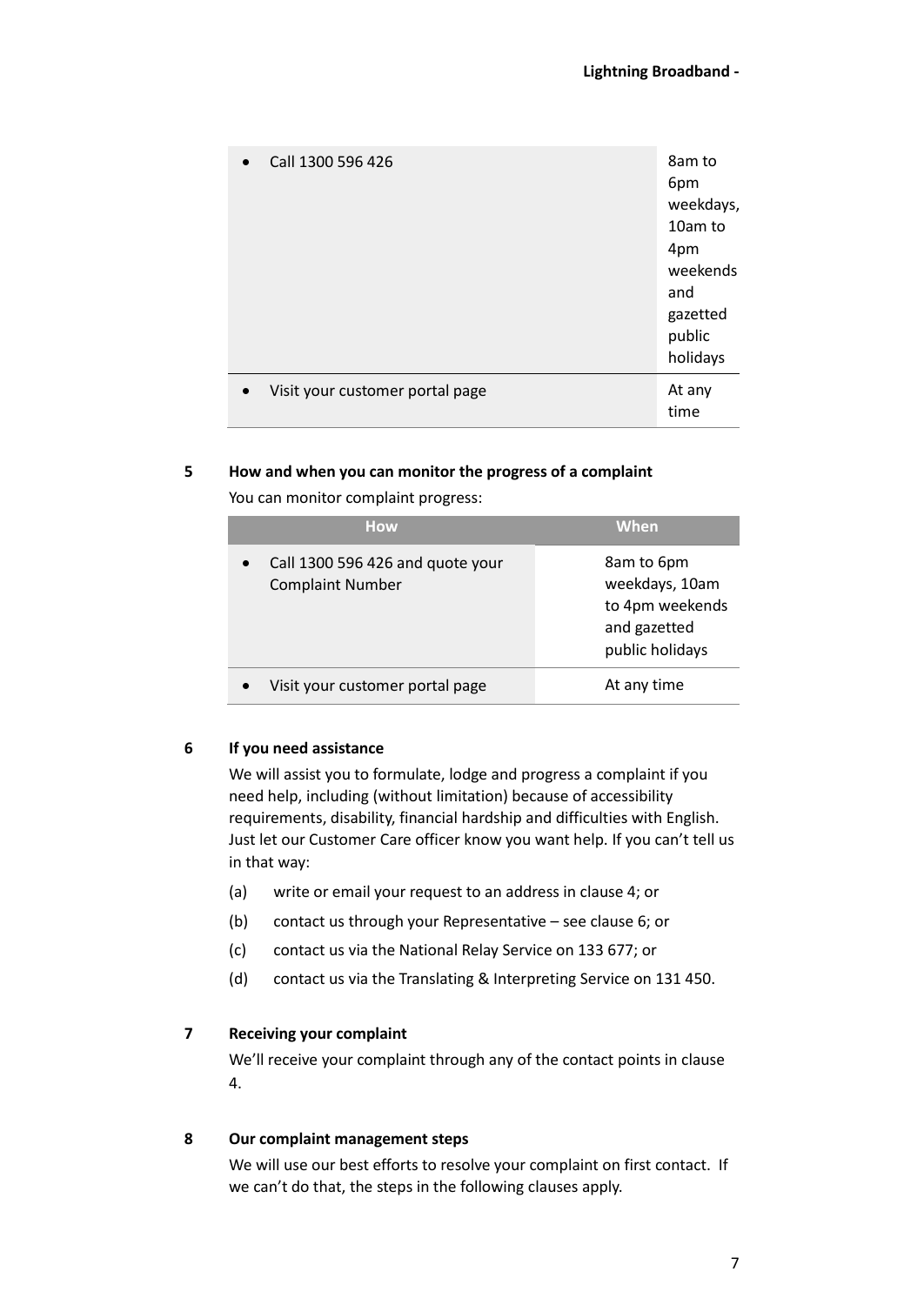# **9 Acknowledgement of your complaint**

- (a) If you make a complaint in person or by telephone to a Customer Care officer, we'll acknowledge it immediately, in writing or verbally.
- (b) If you make a complaint by email, or online, or by paper post, or by a telephone message recording system, we'll acknowledge it within two working days, in writing or verbally.
- (c) When we acknowledge your complaint, we'll:
	- (i) allocate it a unique identifier (eg a reference number) (**Complaint Number**);
	- (ii) advise you of the Complaint Number; and
	- (iii) give you instructions about how to monitor the complaint.

# **10 Initial assessment of your complaint**

On initial assessment, a Customer Care officer will:

- (a) identify and flag it if it is an urgent complaint see clause  $11$ ;
- (b) categorise it according to our internal complaints classification process – see clause [29;](#page-13-0)
- (c) identify and flag complaints about billing errors see clause [18;](#page-9-0)
- (d) assess whether it can be resolved without further investigation; and if so skip to:
	- (i) claus[e 16](#page-9-1) (for non-urgent complaints) or
	- (ii) claus[e 17](#page-9-2) (for urgent complaints).

# <span id="page-7-1"></span>**11 How we identify urgent complaints**

Your complaint is identified as urgent if:

- (a) you have applied for or have been accepted as being in financial hardship under our Financial Hardship Policy and the subject matter of your complaint can reasonably be presumed to directly contribute to or aggravate your financial hardship; or
- (b) disconnection of your service is imminent or has occurred and where due process has not been followed; or
- (c) it relates to a service for which you receive Priority Assistance under the *Priority Assistance for Life Threatening Medical Conditions Code*.

Our Customer Care officers are trained to watch for these factors and must flag a complaint as urgent if any of them are seen to apply.

#### <span id="page-7-0"></span>**12 Internal prioritisation process**

We are flexible in the way we prioritise complaint processing, because special circumstances can apply. But in normal circumstances: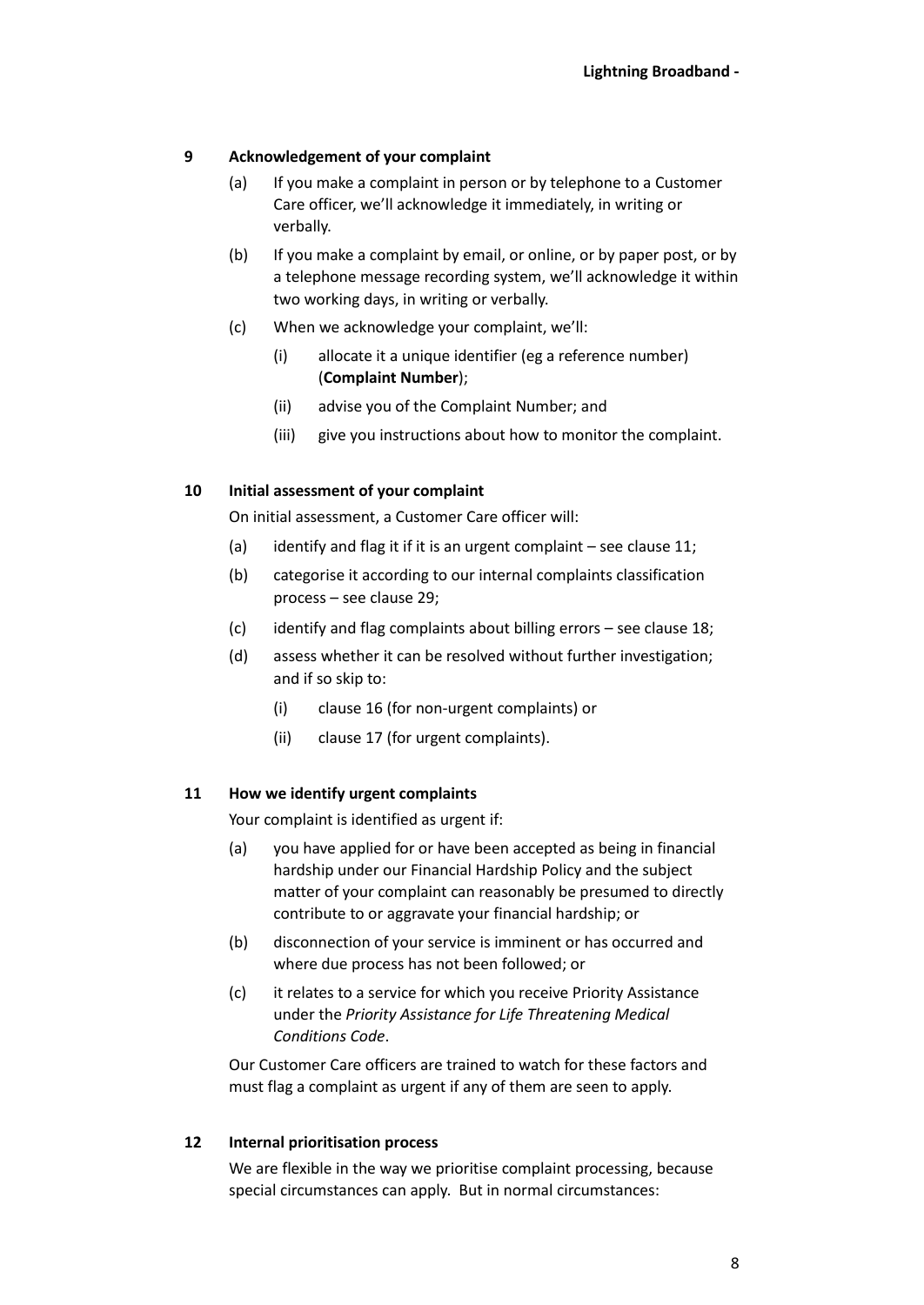- (a) Urgent complaints have highest priority.
- (b) Complaints involving services to customers with significant health problems, or the care of young children or who are in remote locations or who are old-aged are prioritised next.
- (c) Complaints that are approaching, or have exceeded maximum response times are prioritised next.

We can often only know about these, or other, important factors if you tell us. You can alert us using any of the contact channels through which you can lodge a complaint.

## **13 Concerns about applicable response time**

- (a) If you notify us that you are not satisfied with the response times that apply to the handling or management of your complaint, within five working days we'll advise you about:
	- (i) our internal prioritisation process see clause  $12$ ;
	- (ii) our internal escalation process see claus[e 23;](#page-10-0) and
	- (iii) options for external dispute resolution, including the TIO see clause[s 24](#page-11-0) an[d 34.](#page-15-0)
- (b) If you then indicate to us that you would like the complaint to be given priority or to be escalated, we will, within five working days, assess the complaint in accordance with our internal prioritisation process or our internal escalation process, whichever is relevant, and prioritise or escalate it where appropriate.

# **14 Request for urgency**

- (a) If you reasonably notify us that you want your complaint to be assessed and treated as urgent, within two working days we'll advise you about:
	- (i) our internal prioritisation process see clause  $12$ ;
	- (ii) our internal escalation process see claus[e 23;](#page-10-0) and
	- (iii) options for external dispute resolution, including the TIO see clause[s 24](#page-11-0) an[d 34.](#page-15-0)
- (b) If you then indicate to us that you would like the complaint to be given priority or to be escalated, we will, within five working days, assess the complaint in accordance with our internal prioritisation process or our internal escalation process, whichever is relevant, and prioritise or escalate it where appropriate.

#### **15 Investigation of your complaint**

In investigating a complaint, a Customer Care officer will:

(a) make any relevant enquiries of you, your Authorised Representative or Advocate, or our systems or other staff, or of any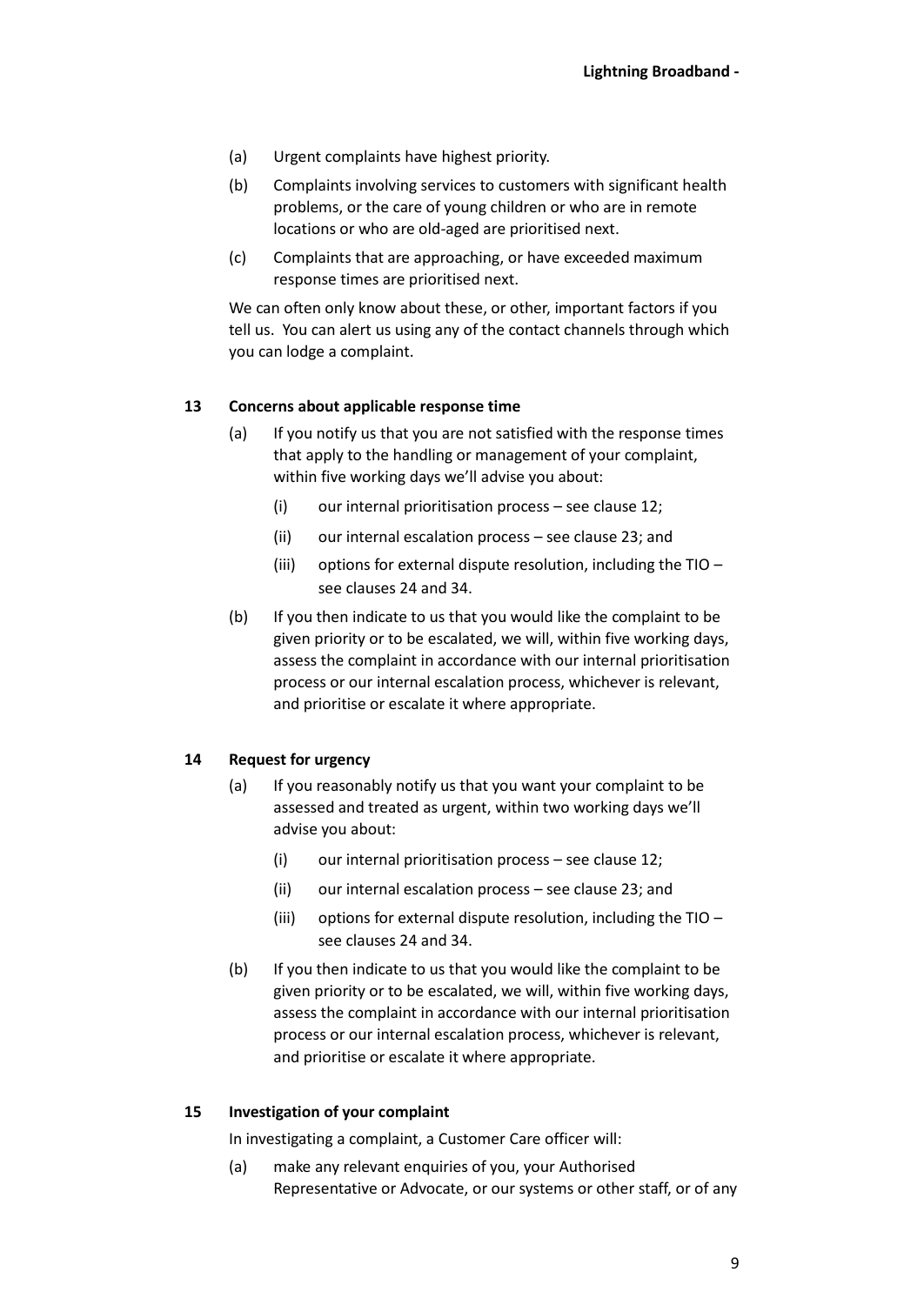other telcos involved in our supply chain, and other interested parties;

- (b) investigate the complaint suitably for its seriousness;
- (c) fairly and carefully consider the merits of the complaint;
- (d) focus on finding the optimal solution for you and the situation;
- (e) seek guidance from a manager if necessary; and
- (f) keep in mind our obligations under the Complaints Standard and this document.

## <span id="page-9-1"></span>**16 Our response and proposed solution**

- (a) We'll offer a solution for your complaint within 15 working days of receiving it, unless a delay prevents that – see claus[e 25.](#page-11-1) And see clause [17](#page-9-2) regarding urgent complaints.
- (b) We'll confirm that offer in writing, within five working days after you ask us to.

# <span id="page-9-2"></span>**17 Handling urgent complaints & how they're different from ordinary complaints**

An urgent complaint will be handled generally in accordance with this CHP, but within two working days of receiving your urgent complaint, we will:

- (a) offer a solution; and
- (b) if you accept that solution, action it –

(unless a delay prevents that – see clause [25](#page-11-1)) and we'll confirm that in writing, within five working days after you ask us to.

#### <span id="page-9-0"></span>**18 Complaints about billing errors**

If you make a complaint during a billing period about a billing error, we will resolve it by the end of the billing period immediately following your current billing period, or within 40 calendar days, whichever occurs first.

#### **19 Solutions**

- (a) The solution we offer will be tailored to you so that, as far as practicable, it addresses the main cause of the complaint, and your individual circumstances.
- (b) Where a complaint is indicative of a broader problem or systemic issue, we'll seek to resolve the main cause of that problem or issue.
- (c) We aren't required to action that proposed solution unless and until you accept it. If you do accept our proposed resolution, we are allowed a period of time to action it – see clause [21.](#page-10-2)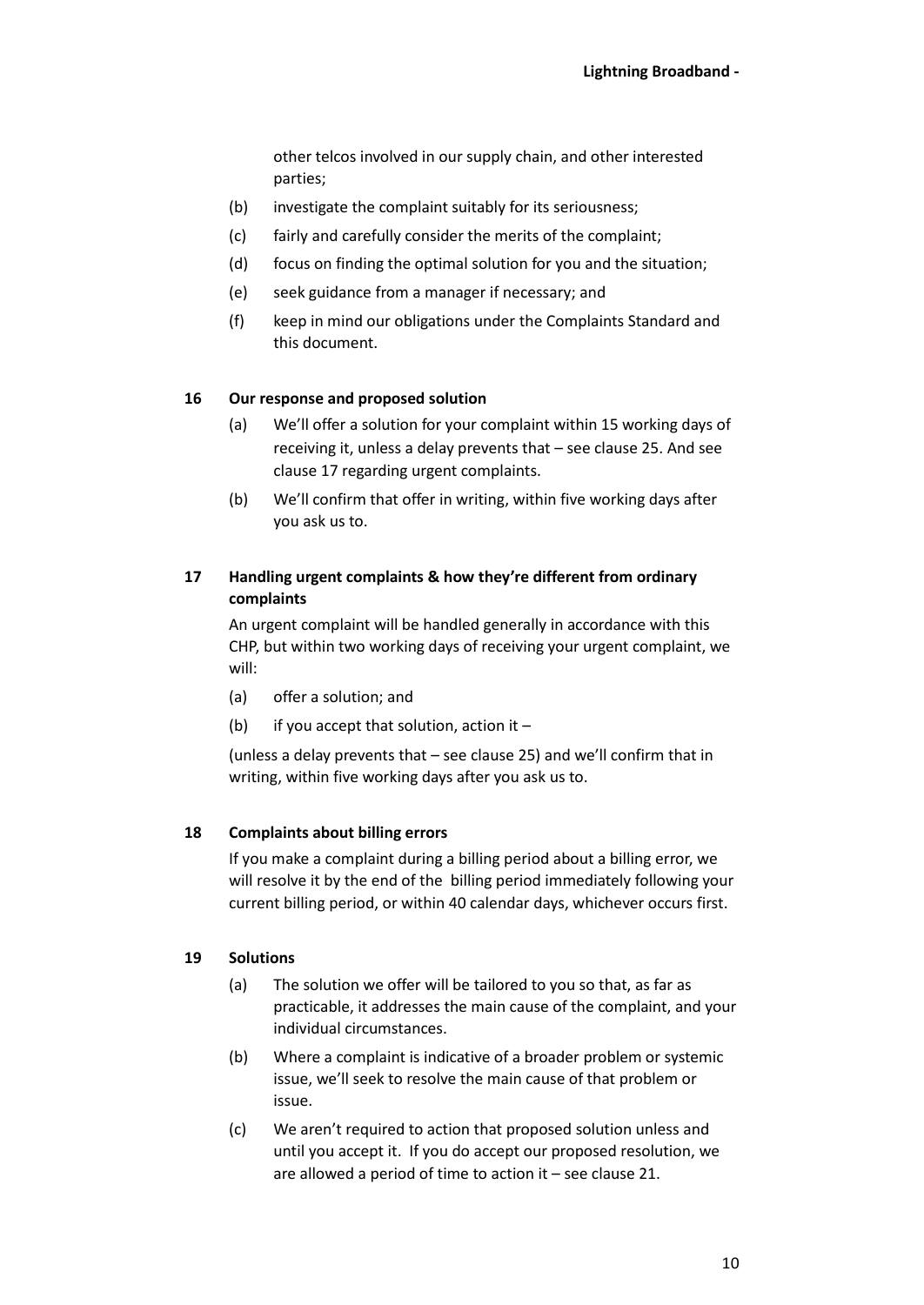# **20 Communicating our decision about the complaint**

- (a) We'll notify you of our decision about your complaint as soon as practicable after we complete our investigation, including offering any solution in accordance with claus[e 16.](#page-9-1)
- (b) We'll communicate this information by email or text message or by phone.
- (c) We'll confirm it in writing, within five working days after you ask us to.

## <span id="page-10-2"></span>**21 Implementing an agreed solution**

We'll fully action a solution within ten working days after you agree to it, unless:

- (a) we and you agree otherwise; or
- (b) you agreed to do something to facilitate the solution by a certain time, and you failed to do so; or
- (c) it's an urgent complaint and clause[17](#page-9-2) applies.

## <span id="page-10-1"></span>**22 Closing a complaint – (Complaint Closing Rules)**

We may close your complaint in our complaints system if:

- (a) the complaint is resolved and there is nothing left for us to do; or
- (b) you consent; or
- (c) we have completed the Unsatisfactory Outcome Procedure in clause [26;](#page-12-0) or
- (d) we have completed the Unreasonable Complaint Procedure in clause [27;](#page-12-1) or
- (e) we have completed the Lost Contact Procedure in clause [28.](#page-13-1)

# <span id="page-10-0"></span>**23 Internal escalation process**

- (a) Your complaint will escalated and managed accordingly if you reasonably request it.
- (b) You can request escalation using any of the contact channels through which you can lodge a complaint.
- (c) Internal escalation and management may not accelerate resolution if the complaint is not urgent and its processing already meets the applicable standards and is within the permitted maximum response time/s.
- (d) A complaint will be automatically escalated if:
	- (i) a maximum response time has been exceeded;
	- (ii) it becomes urgent; or
	- (iii) you notify us of another factor that increases the seriousness of your complaint or the need for expedited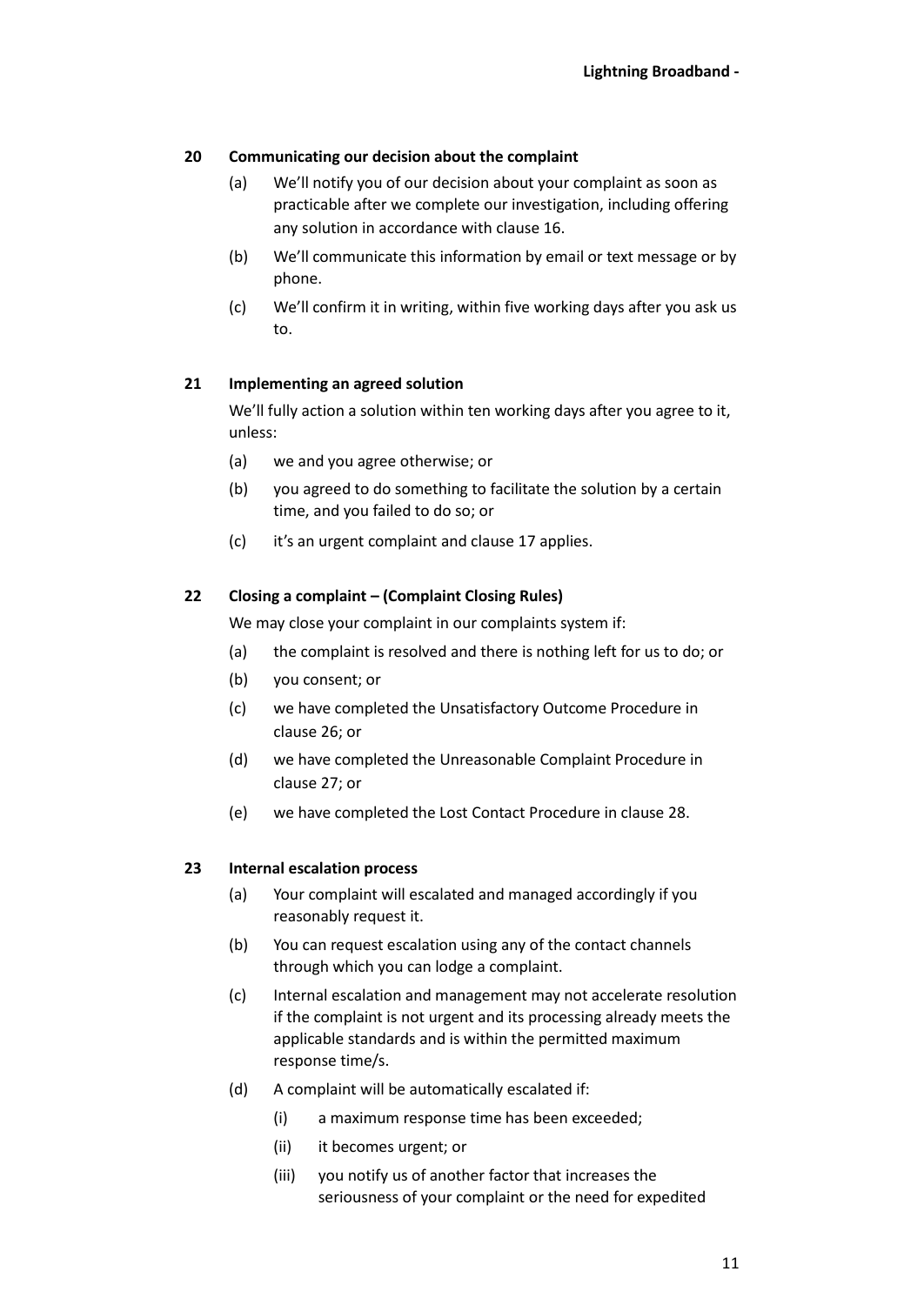resolution.

(e) Each escalated complaint will be referred to a more senior Customer Care officer, who will assess the reason/s for the escalation and the best way to respond to them, and direct action accordingly.

## <span id="page-11-0"></span>**24 Process where a complaint is referred to the TIO for external resolution**

- (a) You may refer a complaint to the TIO after we have been given a reasonable opportunity to resolve it.
- (b) You can refer a complaint to the TIO:
	- (i) through its website at www.tio.com.au;
	- (ii) by phone on 1800 062 058;
	- (iii) by writing to PO Box 276, Collins Street West Vic 8007;
	- (iv) through the National Relay Service call on 1800 555 677 then ask for 1800 062 058 ;
	- (v) by faxing a consumer complaint form (see www.tio.com.au/\_\_data/assets/pdf\_file/0006/9195/TIO-consumercomplaint-form-Feb-2016.pdf) to 1800 630 614; or
	- (vi) by emailing the consumer complaint form to tio@tio.com.au.
- (c) The TIO may accept your complaint if:
	- (i) it is about your landline telephone or internet service, damage to your property or telecommunications equipment; and
	- (ii) you have already tried to contact us to resolve your complaint with us; and
	- (iii) you are the account holder or you have been authorised to deal with the matter by the account holder; and
	- (iv) your complaint is less than two years old (or between two and six years old, if you have a good reason for not making it before).
- (d) If TIO accepts your complaint, it will process it according to its current procedures.

# <span id="page-11-1"></span>**25 If delays occur or are anticipated**

- (a) If there's a delay in the timeline for managing or handling your complaint, we'll inform you as soon as possible after we become aware of it.
- (b) If we do not reasonably believe we can resolve:

Type of complaint 'Relevant Period'

• a complaint about by the end of the billing period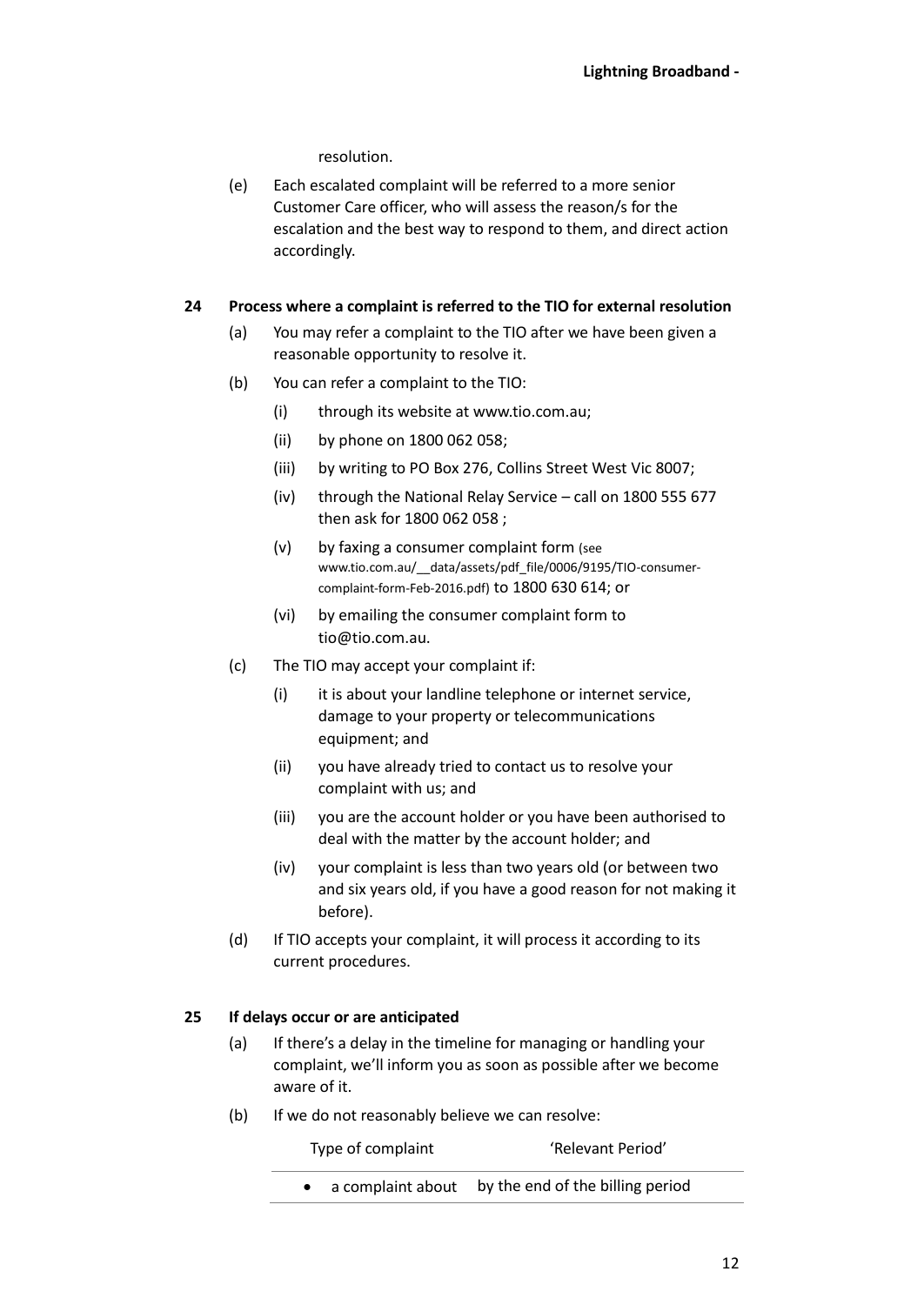| a billing error        | immediately following your current<br>billing period, or within 40 calendar<br>days, whichever occurs first |
|------------------------|-------------------------------------------------------------------------------------------------------------|
| an urgent<br>complaint | within two working days of receipt                                                                          |
| any other<br>complaint | within 15 working days of receipt                                                                           |

we will advise you within the applicable 'Relevant Period':

- (i) why there is a delay;
- (ii) the new timeframe that will apply; and
- (iii) if we expect resolution to require more than ten more working days after the end of the applicable 'Relevant Period', of your options for external dispute resolution including the TIO (except if the delay is because of a notified mass outage of service).

#### <span id="page-12-0"></span>**26 Unsatisfactory Outcome Procedure**

- (a) Within five working days after you:
	- (i) notify us that you are not satisfied with the progress of your complaint; or
	- (ii) notify us that you are not satisfied with the outcome of your complaint; or
	- (iii) enquire about your options to pursue your complaint further –

we'll advise you about:

- (iv) our internal escalation process see claus[e 23](#page-10-0) (to the extent that you haven't already availed yourself of it); and
- (v) your options for external dispute resolution, including the TIO – see clause[s 24](#page-11-0) and [34.](#page-15-0)
- (b) If you then indicate to us that you would like the complaint to be given priority or to be escalated, we will, within five working days, assess the complaint in accordance with our internal prioritisation process or our internal escalation process, whichever is relevant, and prioritise or escalate it where appropriate.
- (c) Unless you avail yourself of any remaining internal escalation process or internal prioritisation process, we may then close your complaint under the Complaint Closing Rules.

#### <span id="page-12-1"></span>**27 Unreasonable Complaint Procedure**

- (a) If we consider that:
	- (i) we can do nothing more to resolve your complaint or assist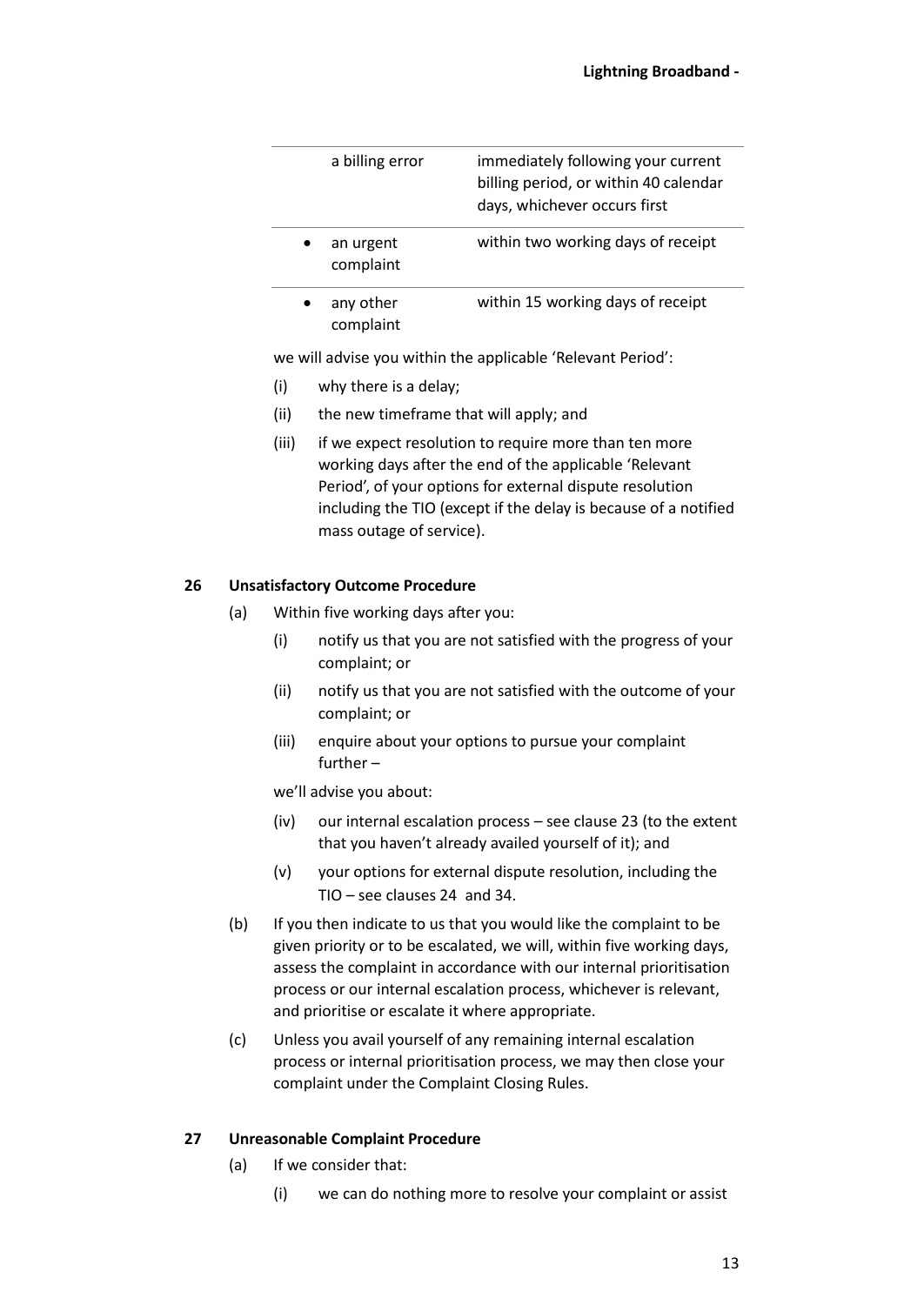you; and

(ii) your behaviour or complaint is frivolous or vexatious –

we may decide not to deal further with your complaint.

We won't do that without careful consideration, and appropriate internal escalation, and acting reasonably.

- (b) Within five working days of such a decision, we'll advise you of the reasons for our decision and your options for external dispute resolution, including the TIO – see clause[s 24](#page-11-0) and [34.](#page-15-0)
- (c) After that:
	- (i) we may then close your complaint under the Complaint Closing Rules; and
	- (ii) we reserve the right not to accept any further complaints from you on the same or similar issues, except as a part of an external dispute resolution process.
- (d) Nonetheless, if you ask for written confirmation of our reasons and your options for external resolution, we'll provide them within five working days – see clauses [24](#page-11-0) an[d 34.](#page-15-0)

#### <span id="page-13-1"></span>**28 Lost Contact Procedure**

- (a) If we unsuccessfully attempt to contact you to discuss your complaint or offer a solution:
	- (i) at least five different times;
	- (ii) on five different days;
	- (iii) in a ten day period –

we will write to you:

- (iv) advising we couldn't contact you;
- (v) detailing our contact attempts; and
- (vi) inviting you to contact us to discuss the complaint within a specified period (of at least ten working days).
- (b) Unless you contact us to discuss the complaint within that period, we may then close your complaint under the Complaint Closing Rules.

#### <span id="page-13-0"></span>**29 Internal Complaints Classification Process**

- (a) Complaints will be categorised as follows:
	- (i) Broadband
		- (A) Billing & Payment
		- (B) Connection
		- (C) Contracts
		- (D) Credit management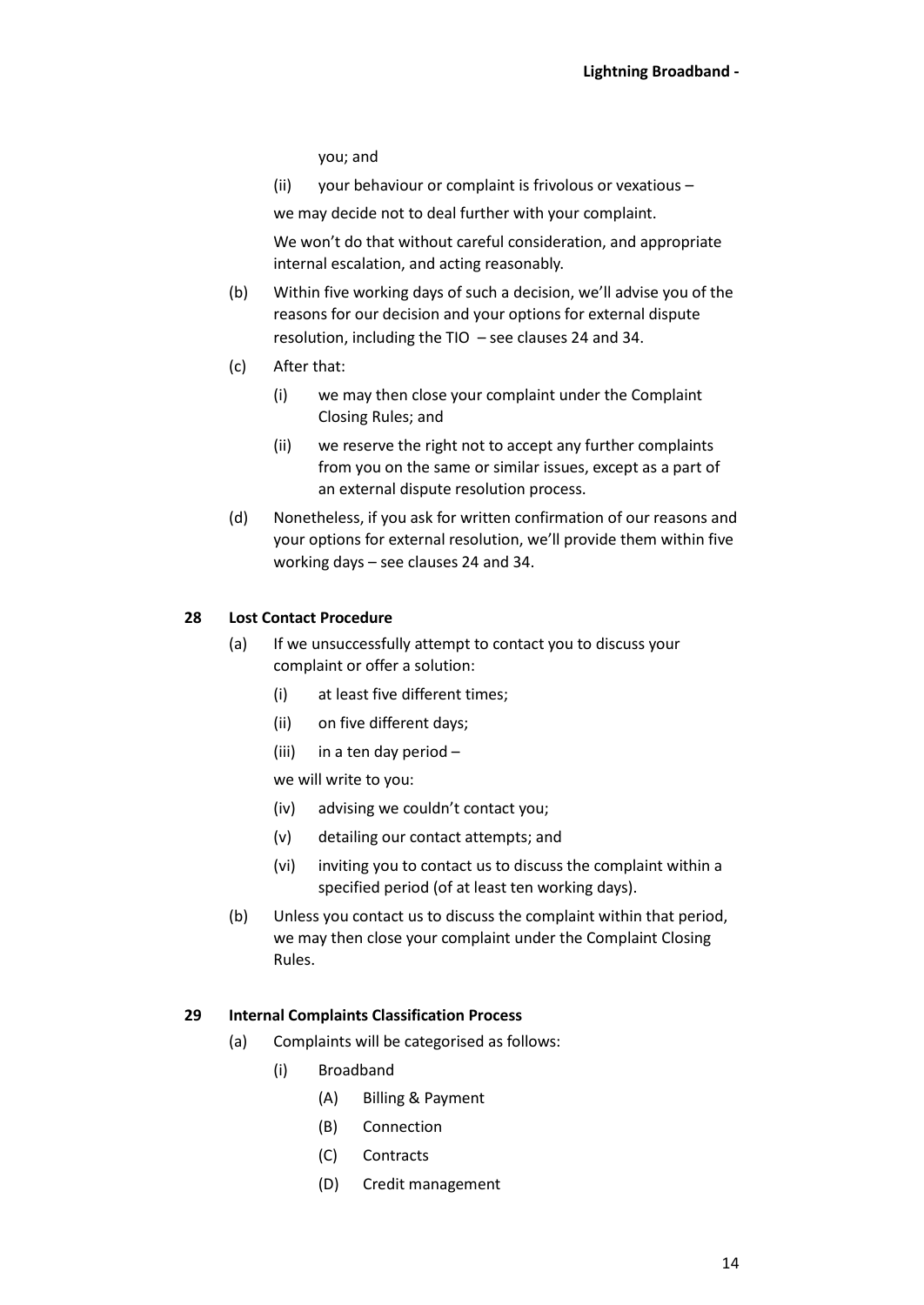- (E) Customer service
- (F) Faults
- (G) Privacy
- (H) Transfer
- (ii) VoIP
	- (A) Billing & Payment
	- (B) Connection
	- (C) Contracts
	- (D) Credit management
	- (E) Customer service
	- (F) Faults
	- (G) Privacy
	- (H) Transfer

Each category has been titled so as to clearly describe the kinds of complaints covered. Staff must apply the categories carefully and appropriately.

- (b) The Customer Care officer who first deals with a complaint after we receive it must classify it.
- (c) Where, in the course of dealing with a complaint, a Customer Care officer recognises that a complaint should be classified by reference to alternative or additional categories, they must amend the classification accordingly and make a brief note of the amendment/s and reasons.

## **30 Restriction on legal proceedings**

We will not commence legal proceedings against you that has the same subject matter as a complaint:

- (a) while the complaint is being handled internally; or
- (b) within seven working days after you are advised of the outcome of the complaint; or
- (c) while the complaint is being investigated by the TIO.

#### **31 Charges for using our complaints process**

Our complaints process is free to use.

#### **32 Limit on cancelling service**

- If:
- (a) you make a complaint; and
- (b) you weren't able to resolve it directly with us; and
- (c) you pursue external dispute resolution –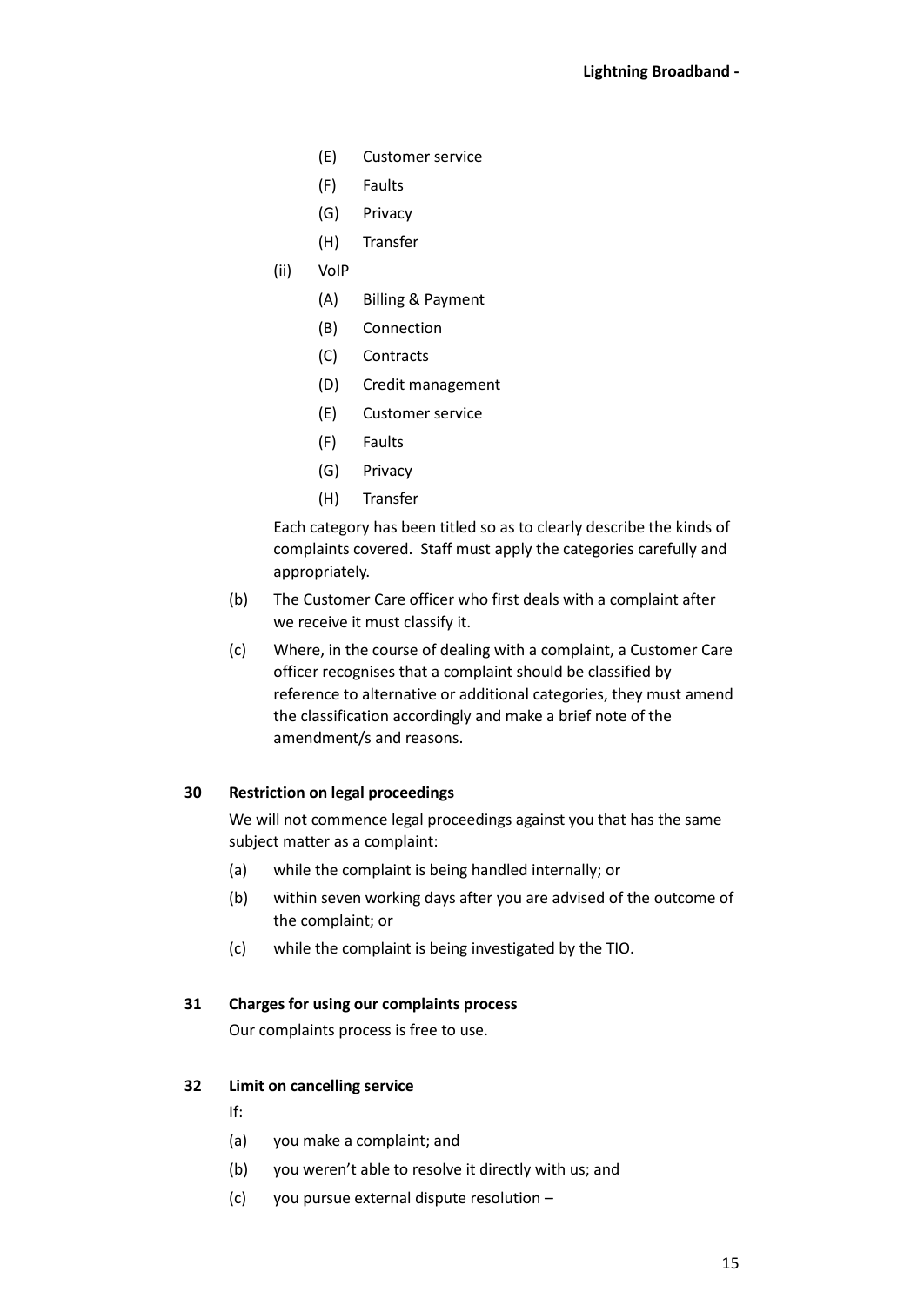we will not cancel your service for those reasons alone.

#### **33 Credit management action suspended**

We will not take credit management action over a disputed amount if you have made a complaint and we know:

- (a) it has not been resolved to your satisfaction; and
- (b) it is being investigated by us or the TIO or some other recognised third party.

#### <span id="page-15-0"></span>**34 External dispute resolution**

The following external dispute resolution bodies may be able to assist with your complaint, but may require that you first attempt to resolve it directly with us:

- (a) the Telecommunications Industry Ombudsman (**TIO**) see clause [24;](#page-11-0)
- (b) the Office of Fair Trading in Your State or Territory visit your State or Territory consumer website;
- (c) for Australian Consumer Law matters, the Australian Consumer and Competition Commission (**ACCC**) – www.accc.gov.au;
- <span id="page-15-1"></span>(d) for Telecommunications Consumer Protections Code matters, the Australian Communications & Media Authority (**ACMA**) – www.acma.gov.au;
- (e) for privacy issues, the Office of the Australian Information Commissioner (**OAIC**) – www.oaic.gov.au.

#### **35 Further requirements for our staff**

We will ensure that our staff who deal directly with customers and/or with complaints:

- (a) are given access to a copy of this CHP;
- (b) are given access to our Internal Process Documents;
- (c) understand:
	- (i) the requirements for consumer complaints handling under the Complaints Standard;
	- (ii) their roles and responsibilities under this CHP; and
	- (iii) the requirements of our Internal Process Documents;
- (a) clarify whether you wish to make a complaint, if you contact us and express dissatisfaction through one of the channels in paragraph [4](#page-5-0) [above,](#page-5-0) and our staff is uncertain if you wish to make a complaint;
- (b) understand what remedies are available to assist with the resolution of a complaint;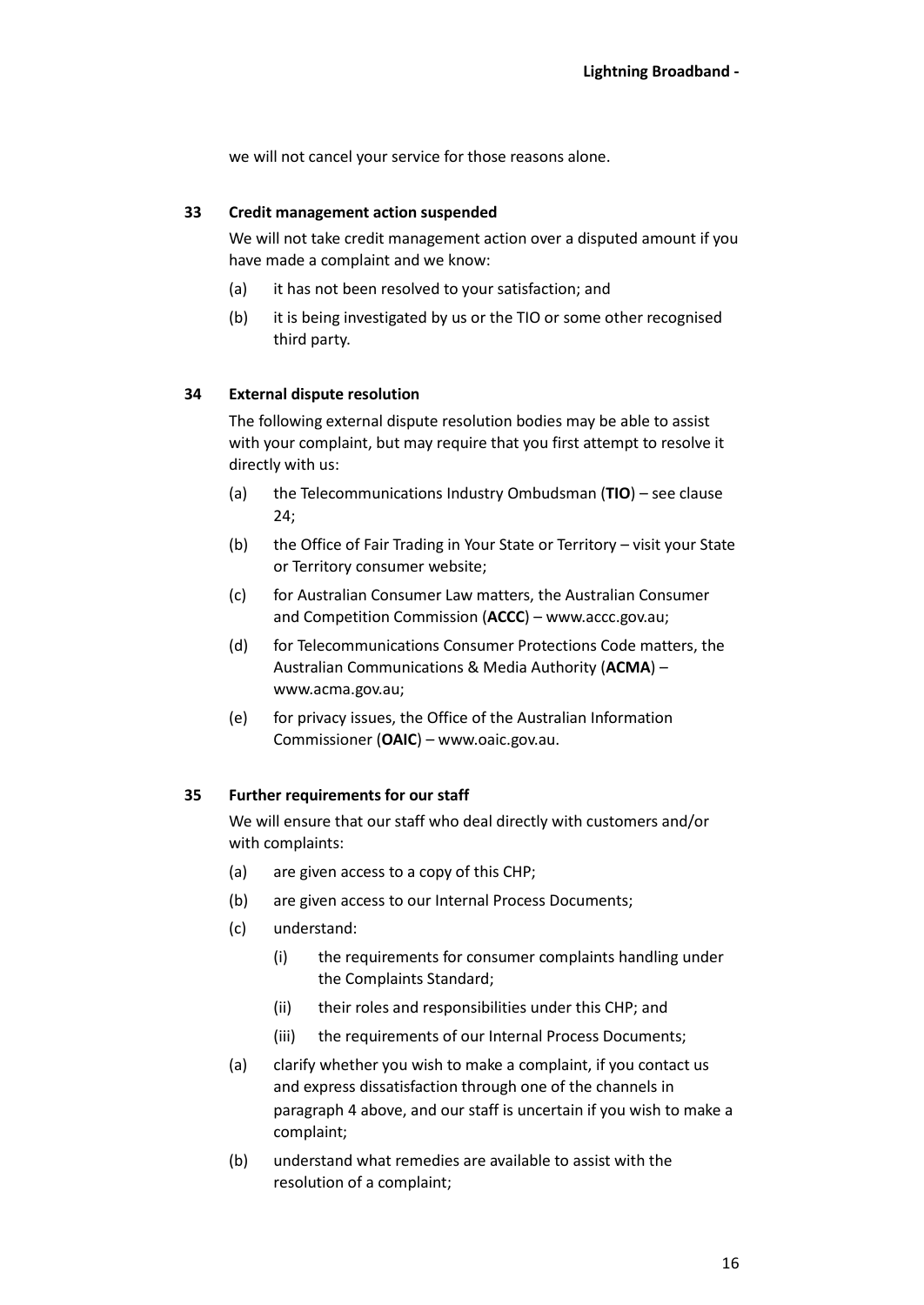- (c) manage and resolve complaints in an effective and efficient manner in accordance with the Complaints Standard;
- (d) treat you with fairness and courtesy when you make a complaint;
- (e) can identify and record a complaint; and
- (f) can classify complaints in accordance with clause [29.](#page-13-0)

# <span id="page-16-0"></span>**2 Process: helping consumers to formulate, make and progress a complaint**

- (a) If a customer requests help in formulating, making or progressing a complaint, that is an 'Assistance Request'.
- (b) If a Customer Care officer otherwise considers that a customer needs help in formulating, making or progressing a complaint, they must ask whether the customer would like help in doing so. If the customer responds affirmatively, that is also an 'Assistance Request'.
- (c) An Assistance Request may relate to any or all of:
	- (i) formulating;
	- (ii) making; and/or
	- (iii) progressing –

a complaint. This process only applies to the items that are included in the Assistance Request.

- (d) In all cases, the customer should first be advised of the option of appointing an Authorised Representative or Advocate to provide the assistance they require. Wherever possible, it is better that the customer is assisted by a person independent of us. The remainder of this process applies if a customer does not elect to appoint an Authorised Representative or Advocate.
- <span id="page-16-1"></span>(e) Formulating a complaint
	- (i) 'Formulating' means to express something in a meaningful, orderly and accurate way.
	- (ii) The Customer Care officer should talk to, and listen to, the customer to identify what they are complaining about, and why.
	- (iii) The Customer Care officer should then prepare a written statement (**Draft Complaint**) that clearly states the complaint as they understand it.
	- (iv) The Customer Care officer should read the Draft Complaint to the customer, and ask if the customer approves it as a statement of their complaint.
	- (v) If the customer asks that the Draft Complaint be emailed to them for consideration, the Customer Care officer should do so.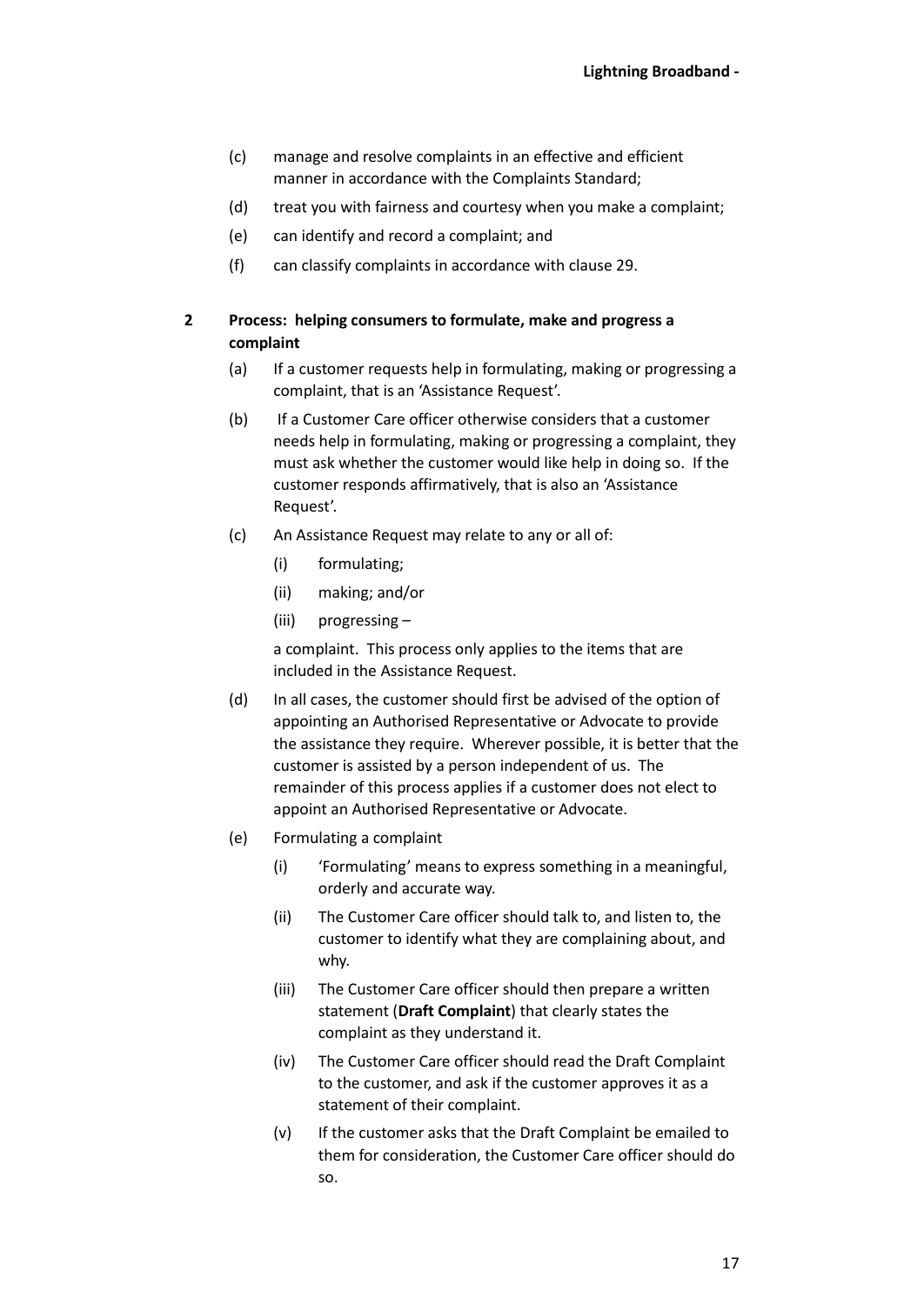- (vi) If the customer wishes the Draft Complaint to be amended, the Customer Care officer should do so.
- (vii) If the customer approves a Draft Complaint, the Customer Care officer should email the approved version to the customer, clearly identifying it as the approved version.
- (viii) The complaint is now 'formulated'.
- (f) Making a complaint
	- (i) 'Making a complaint' means to register it in our complaint handling system.
	- (ii) The Customer Care officer should ask the customer to confirm that they want the Customer Care officer to cause the complaint to be registered in our complaint handling system.
	- (iii) If the customer responds affirmatively, the Customer Care officer should cause the complaint to be registered in our complaint handling system and confirm to the customer when that has been done.
	- (iv) The complaint is now 'made'.
- (g) Progressing a complaint
	- (i) 'Progressing' a complaint means:
		- (A) to request that it be classified as urgent; or
		- (B) to escalate or prioritise it in accordance with this CHP.
	- (ii) The Customer Care officer should:
		- (A) advise the customer to contact Customer Care if they wish to do any of those things; and
		- (B) make a clear and prominent customer care note that the complaint is subject to 'Special Assistance'.
	- (iii) Whenever that customer contacts any Customer Care officer seeking to progress their complaint, the Customer Care officer should:
		- (A) note that the complaint is subject to 'Special Assistance'; and
		- (B) help the customer, as required in the circumstances, to achieve the progress they seek.
- (h) Nothing in this process implies that a customer may require Customer Care staff to assume entire responsibility for the formulation, making or progression of a complaint. We are 'helping' the customer, not carrying out the process instead of them.
- (i) Nothing in this process implies that a customer is entitled to a different outcome than if they were not receiving help from us. We are helping then to 'formulate, make and progress' a complaint,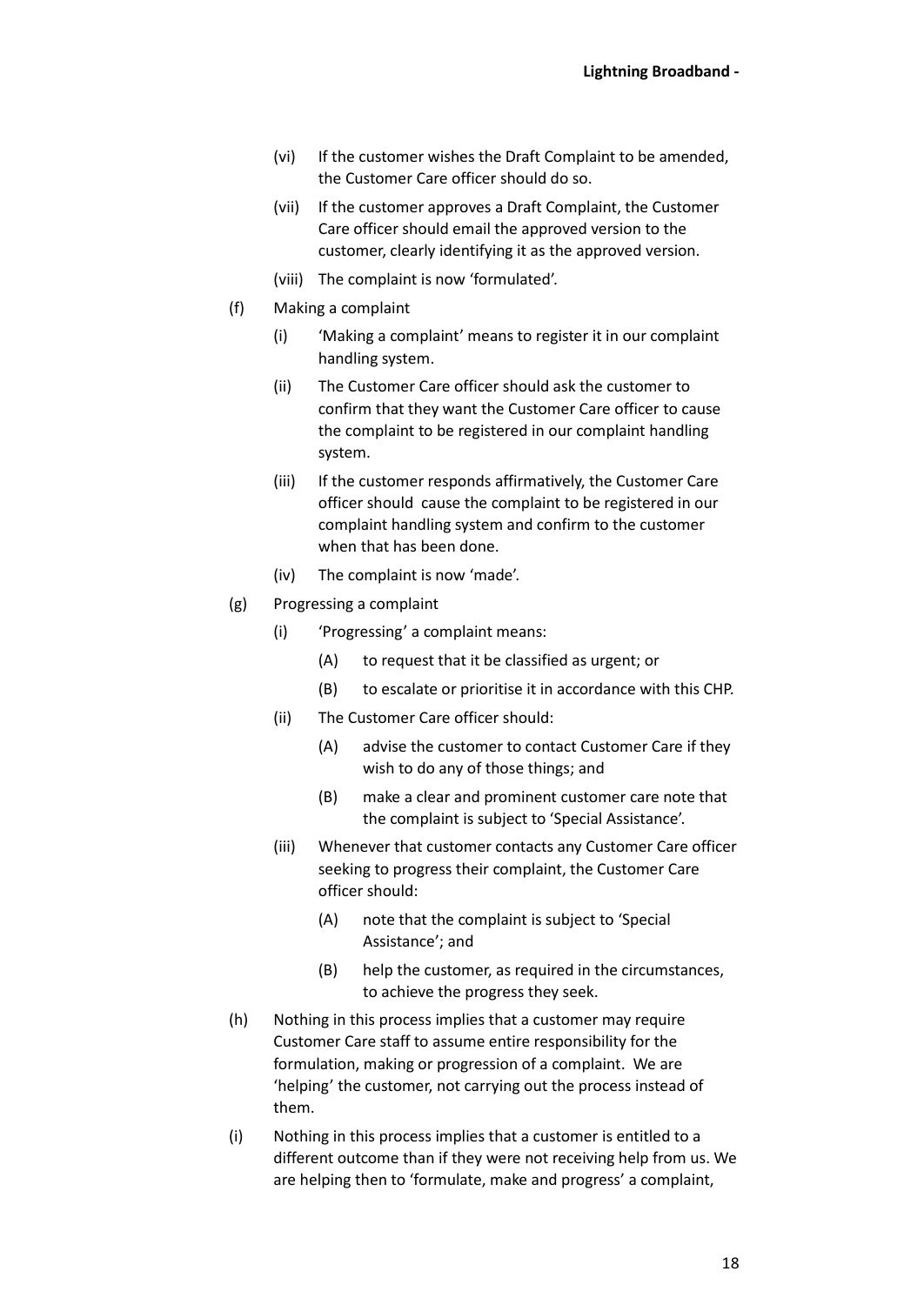not assuring a special outcome.

(j) This process may overlap and interact with the processes in clauses [3,](#page-18-0) [4](#page-18-1) and/o[r 5.](#page-19-0) Customer Care officers should use discretion and common sense where this occurs eg where a customer needs help in formulating a complaint *and* is not fluent in English, it is necessary to consider involving an interpreter service before undertaking the steps in clause [2](#page-16-0)[\(e\)](#page-16-1) – 'Formulating a complaint'.

# <span id="page-18-0"></span>**3 Process: helping customers with accessibility requirements or disabilities**

TIO has published a comprehensive Position Statement on *Responding to consumers with different needs* (including customers with accessibility requirements or disabilities):

[https://www.tio.com.au/about-us/position-statements/responding-to-consumers-with](https://www.tio.com.au/about-us/position-statements/responding-to-consumers-with-different-needs)[different-needs](https://www.tio.com.au/about-us/position-statements/responding-to-consumers-with-different-needs)

A copy is attached to this CHP a[s 0.](#page-21-0)

We endorse this Position Statement and require that all Customer Care officers and other staff involved with complaint handling:

(a) Step 1: *Understanding the Position Statement*

Read and understand the Position Statement. Discuss with your supervisor if any aspect isn't clear.

(b) Step 2: *Action steps*

Each bullet point in the Position Statement regarding dealing with relevant customers and their complaints is to be considered, and actioned as appropriate, in the course of those dealings.

# <span id="page-18-1"></span>**4 Process: helping customers from non-English-speaking backgrounds**

TIO has published a comprehensive Position Statement on *Responding to consumers with different needs* (including customers from non-Englishspeaking backgrounds):

[https://www.tio.com.au/about-us/position-statements/responding-to-consumers-with](https://www.tio.com.au/about-us/position-statements/responding-to-consumers-with-different-needs)[different-needs](https://www.tio.com.au/about-us/position-statements/responding-to-consumers-with-different-needs)

A copy is attached to this CHP a[s 0.](#page-21-0)

We endorse this Position Statement and require that all Customer Care officers and other staff involved with complaint handling:

(a) Step 1: *Understanding the Position Statement*

Read and understand the Position Statement. Discuss with your supervisor if any aspect isn't clear.

(b) Step 2: *Action steps*

Each bullet point in the Position Statement regarding dealing with relevant customers and their complaints is to be considered, and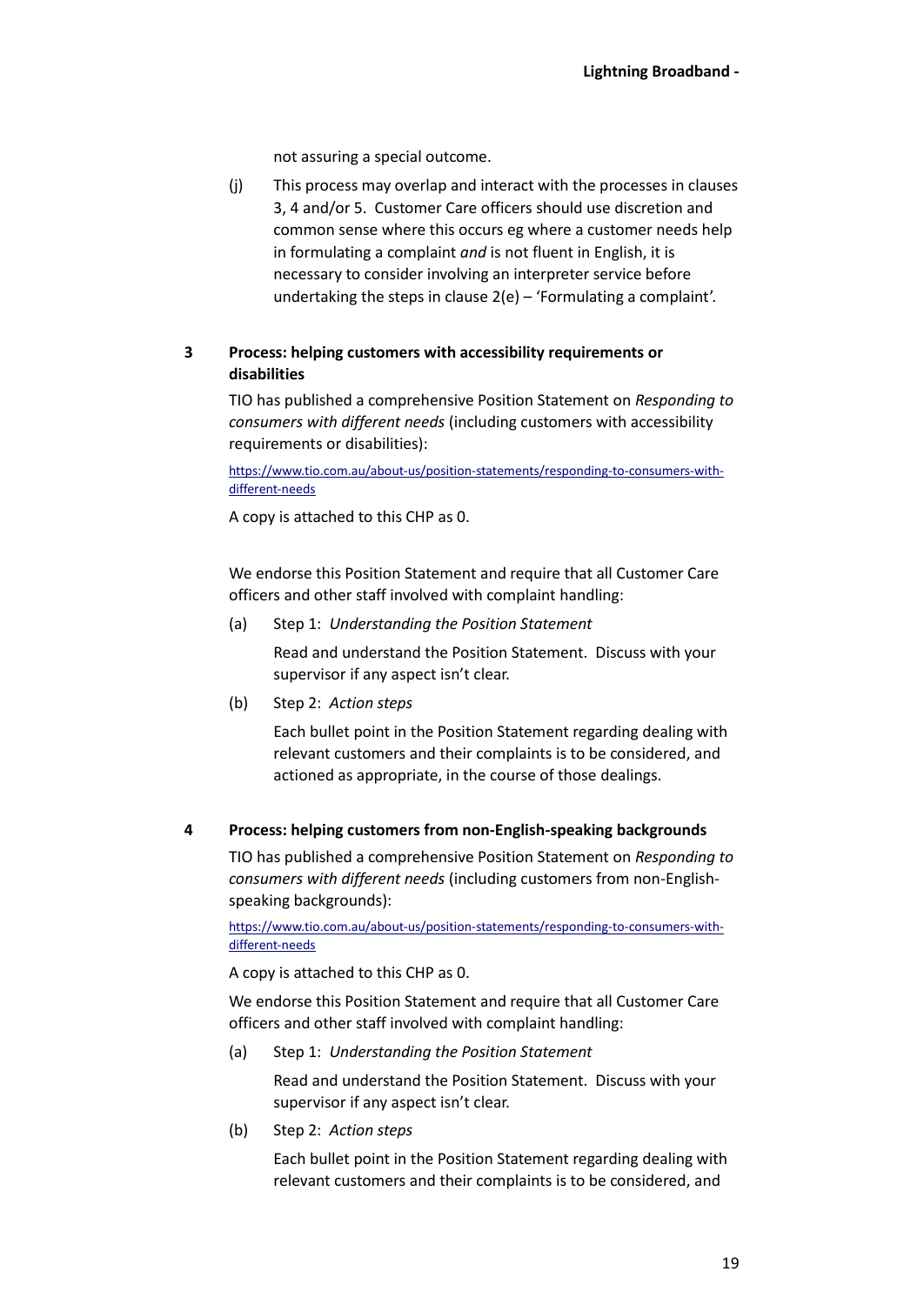actioned as appropriate, in the course of those dealings.

## <span id="page-19-0"></span>**5 Process: helping customers suffering financial hardship**

Our Financial Hardship Policy fully details how we deal with and help customers suffering financial hardship. It sets out the steps we go through in receiving, processing and finalising a financial hardship application.

A copy of our Financial Hardship Policy is available on our web site.

We require that all Customer Care officers and other staff involved with complaint handling:

(a) Step 1: *Understanding the Position Statement*

Read and understand the Financial Hardship Policy. Discuss with your supervisor if any aspect isn't clear.

(b) Step 2: *Action steps*

Each numbered paragraph in the Financial Hardship Policy is to be considered in dealing with relevant customers and their complaints, and actioned as appropriate, in the course of those dealings.

The steps in the Financial Hardship Policy should be followed in order. Where a step needs to be taken by the customer, assist the customer to do so.

# **6 Complaint records we'll keep**

We'll record for each complaint, and retain for two years:

- (a) your name and contact details, and your representative where applicable;
- (b) a unique identifier (eg a reference number) that will ensure we can subsequently identify the complaint and its subject matter;
- (c) a description of the nature of the complaint and the issues raised as part of the complaint;
- (d) a description of the resolution we or you proposed including the date by which you must provide a response in relation to the proposed resolution;
- (e) a description of the results of any investigation;
- (f) a description of our reasons for its proposed resolution;
- (g) your response to the proposed resolution of the complaint, any reasons you give, and if you have requested the proposed resolution in writing, that this request has been made;
- (h) a description of the agreed resolution of the complaint, including any associated commitments and the date this is communicated to you;
- (i) the implementation of any required actions; and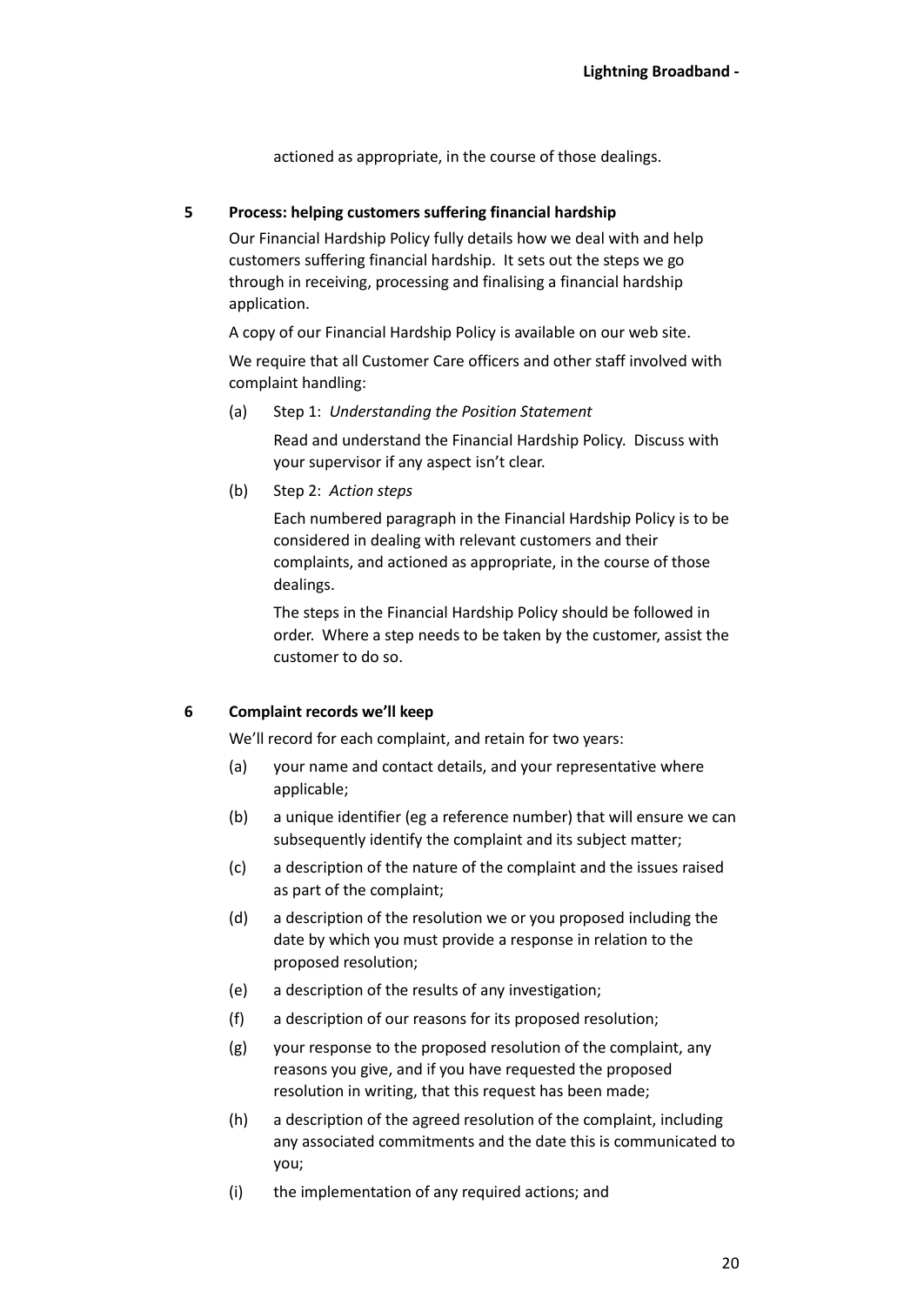(j) copies of any correspondence sent by or to you regarding the complaint.

# **7 Privacy**

We will ensure that personal information we collect in connection with a complaint is not disclosed to a third party except:

- (a) as required to manage a complaint to the TIO or the ACMA;
- (b) with your express consent; or
- (c) as otherwise required or authorised by law.